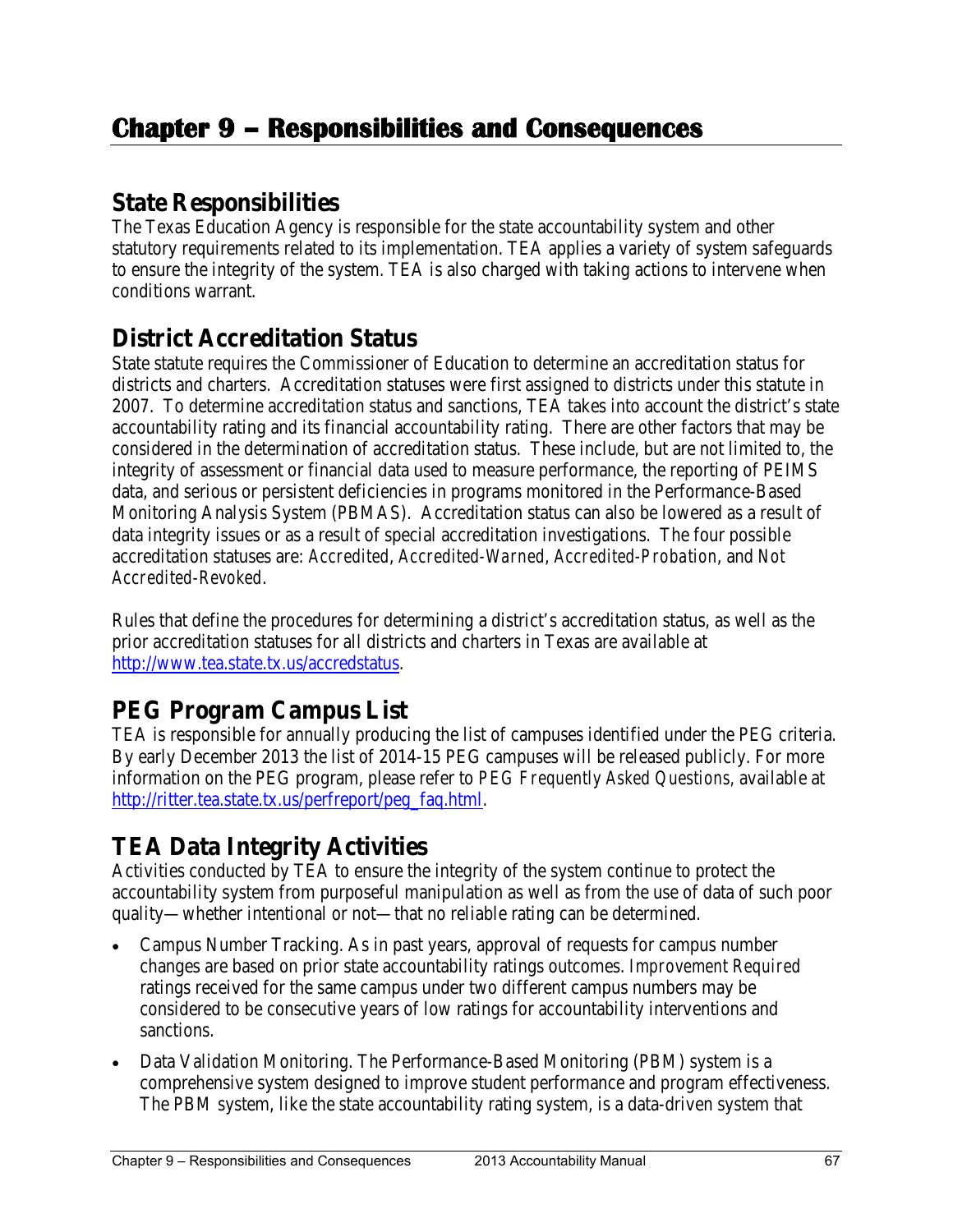relies on data submitted by districts; therefore, the integrity of districts' data is critical. To ensure data integrity, the PBM system includes annual data validation analyses that examine districts' leaver and dropout data, student assessment data, and discipline data. Districts identified with potential data integrity concerns engage in a process to either validate the accuracy of their data or determine that erroneous data were submitted. This process is fundamental to the integrity of all the agency's evaluation systems. For more information, see the Data Validation Manuals on the PBM website at [http://www.tea.state.tx.us/pbm/DVManuals.aspx.](http://www.tea.state.tx.us/pbm/DVManuals.aspx)

• Test Security. As part of ongoing efforts to improve security measures surrounding the assessment program, TEA has a comprehensive set of test security procedures that are designed to assure parents, students, and the public that test results are meaningful and valid. Among other measures, districts are required to implement seating charts during all administrations, conduct annual training for all testing personnel, and maintain test security materials for five years. Detailed information about test security policies for the state assessment program is available online at

[http://www.tea.state.tx.us/student.assessment/security/.](http://www.tea.state.tx.us/student.assessment/security/)

• *Not Rated: Data Integrity Issues*. A rating can be changed to *Not Rated: Data Integrity* Issues. This rating is used in the rare situation where the accuracy and/or integrity of performance results have been compromised, and it is not possible to assign a rating based on the evaluation of performance. This label may be assigned temporarily pending an on-site investigation, or may be assigned as the final rating label for the year. This rating label is not equivalent to an *Improvement Required* rating, though the Commissioner of Education has the authority to lower a rating or assign an *Improvement Required* rating due to data quality issues. All districts and campuses with a final rating label of *Not Rated: Data Integrity Issues* are automatically subject to desk audits the following year.

The agency activities above can occur either before or after the ratings release. Sanctions can be imposed at any time. To the extent possible, ratings for the year are finalized when updated ratings are released following the resolution of appeals (in 2013 the update is scheduled for early November 2013). A rating change resulting from an imposed sanction will stand as the final rating for the year.

## **State Accountability System Safeguards**

The disaggregated performance results of the state accountability system serve as the basis of safeguards for the accountability rating system to ensure that poor performance in one area or one student group is not masked in the performance index. The state accountability system safeguard data will be release in conjunction with the state accountability ratings in August, 2013.

The disaggregated performance measures and safeguard targets will be calculated for performance rates, participation rates and graduation rates of eleven student groups: All Students, Seven Racial/Ethnic groups: African American, American Indian, Asian, Hispanic, Pacific Islander, White, and Two or More Races; Economically Disadvantaged, Students with Disabilities, and English language learners (ELLs). Performance rates calculated for the safeguard system are the disaggregated performance rates used for Index 1. A single target will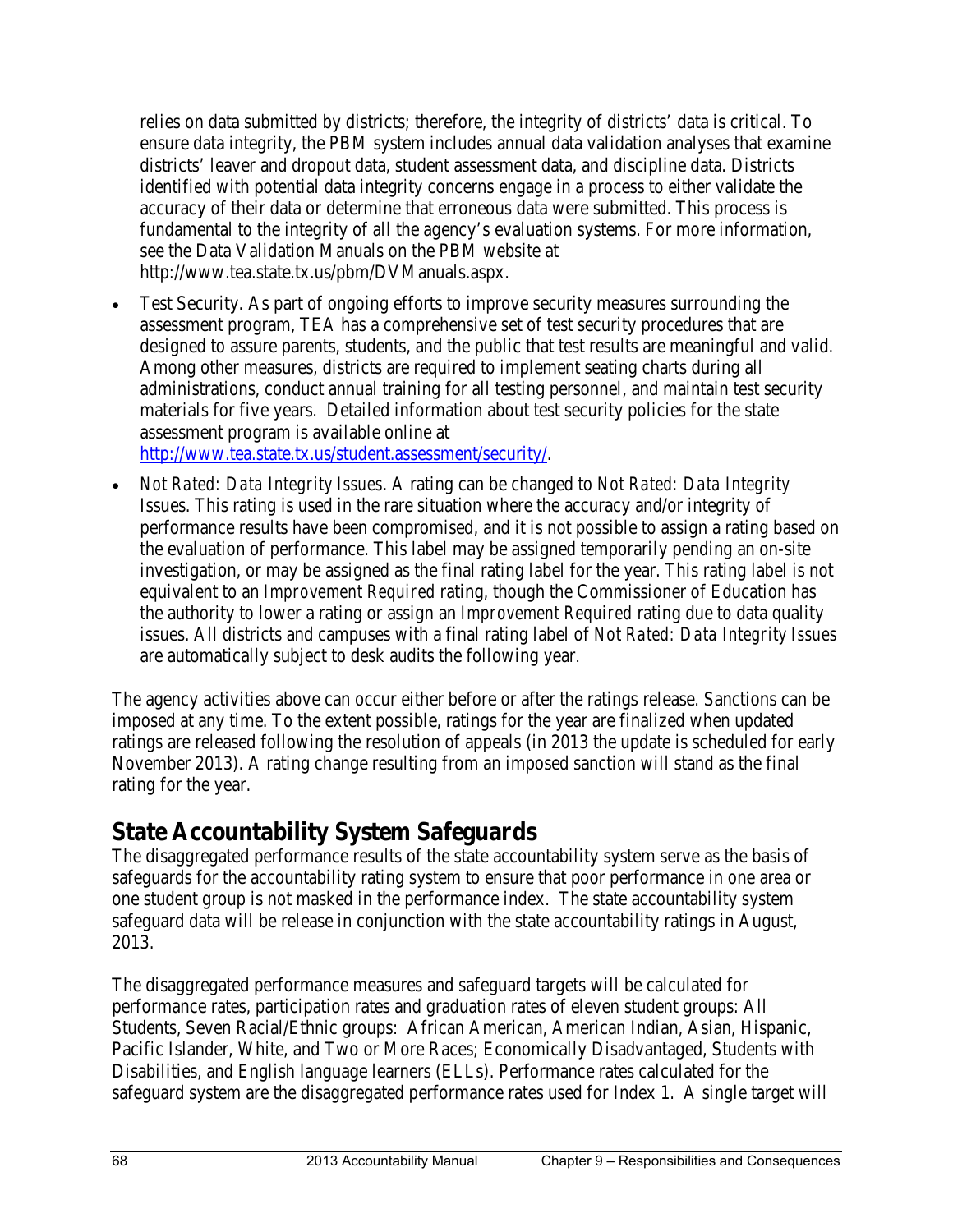be used for the disaggregated performance rates that correspond to the 2013 target for student achievement in Index 1. Targets for participation rates, graduation rates, and limits on use of STAAR Alternate and STAAR Modified are aligned to federal requirements. District and campus level system safeguard results will be reported for any cell that meets accountability minimum size criteria.

| <b>Accountability System Safequard Measures and Targets</b>                         |     |                     |                    |       |          |                            |       |                         |                  |            |                  |  |
|-------------------------------------------------------------------------------------|-----|---------------------|--------------------|-------|----------|----------------------------|-------|-------------------------|------------------|------------|------------------|--|
|                                                                                     | All | African<br>American | American<br>Indian | Asian | Hispanic | Pacific<br><b>Islander</b> | White | Two or<br>More<br>Races | Econ.<br>Disadv. | <b>ELL</b> | Special<br>Educ. |  |
| <b>Performance Rates</b>                                                            |     |                     |                    |       |          |                            |       |                         |                  |            |                  |  |
| Reading                                                                             | 50% | 50%                 | 50%                | 50%   | 50%      | 50%                        | 50%   | 50%                     | 50%              | 50%        | 50%              |  |
| <b>Mathematics</b>                                                                  | 50% | 50%                 | 50%                | 50%   | 50%      | 50%                        | 50%   | 50%                     | 50%              | 50%        | 50%              |  |
| Writing                                                                             | 50% | 50%                 | 50%                | 50%   | 50%      | 50%                        | 50%   | 50%                     | 50%              | 50%        | 50%              |  |
| <b>Science</b>                                                                      | 50% | 50%                 | 50%                | 50%   | 50%      | 50%                        | 50%   | 50%                     | 50%              | 50%        | 50%              |  |
| Soc. Studies                                                                        | 50% | 50%                 | 50%                | 50%   | 50%      | 50%                        | 50%   | 50%                     | 50%              | 50%        | 50%              |  |
| <b>Participation Rates</b>                                                          |     |                     |                    |       |          |                            |       |                         |                  |            |                  |  |
| Reading                                                                             | 95% | 95%                 | 95%                | 95%   | 95%      | 95%                        | 95%   | 95%                     | 95%              | 95%        | 95%              |  |
| <b>Mathematics</b>                                                                  | 95% | 95%                 | 95%                | 95%   | 95%      | 95%                        | 95%   | 95%                     | 95%              | 95%        | 95%              |  |
| Federal Grad. Rates <sup>*</sup>                                                    |     |                     |                    |       |          |                            |       |                         |                  |            |                  |  |
| 4-year                                                                              | 78% | 78%                 | 78%                | 78%   | 78%      | 78%                        | 78%   | 78%                     | 78%              | 78%        | 78%              |  |
| 5-year                                                                              | 83% | 83%                 | 83%                | 83%   | 83%      | 83%                        | 83%   | 83%                     | 83%              | 83%        | 83%              |  |
| <b>District Limits on Use</b><br><b>of Alternative</b><br><b>Assessment Results</b> |     |                     |                    |       |          |                            |       |                         |                  |            |                  |  |
| Reading                                                                             |     |                     |                    |       |          |                            |       |                         |                  |            |                  |  |
| Modified                                                                            | 2%  | Not Applicable      |                    |       |          |                            |       |                         |                  |            |                  |  |
| Alternate                                                                           | 1%  | Not Applicable      |                    |       |          |                            |       |                         |                  |            |                  |  |
| <b>Mathematics</b>                                                                  |     |                     |                    |       |          |                            |       |                         |                  |            |                  |  |
| Modified                                                                            | 2%  | Not Applicable      |                    |       |          |                            |       |                         |                  |            |                  |  |
| Alternate                                                                           | 1%  | Not Applicable      |                    |       |          |                            |       |                         |                  |            |                  |  |

Federal graduation rate targets include an improvement target.

### **Consequences and Interventions**

Interventions pertain to activities that result from the issuance of ratings under the state accountability system. State accountability-related interventions are those activities conducted by the Texas Accountability Intervention System (TAIS). Intervention activities reflect an emphasis on increased student performance, focused improvement planning, data analysis, and data integrity. Required levels of intervention are determined based on the requirements of TEC, Chapter 39. See the Division of Program Monitoring and Interventions website at <http://www.tea.state.tx.us/pmi> for more information.

Failure to meet the safeguard target for any reported cell will be addressed through the Texas Accountability Intervention System (TAIS). If the campus or district is already identified for assistance or intervention in the TAIS based on the current year state accountability rating or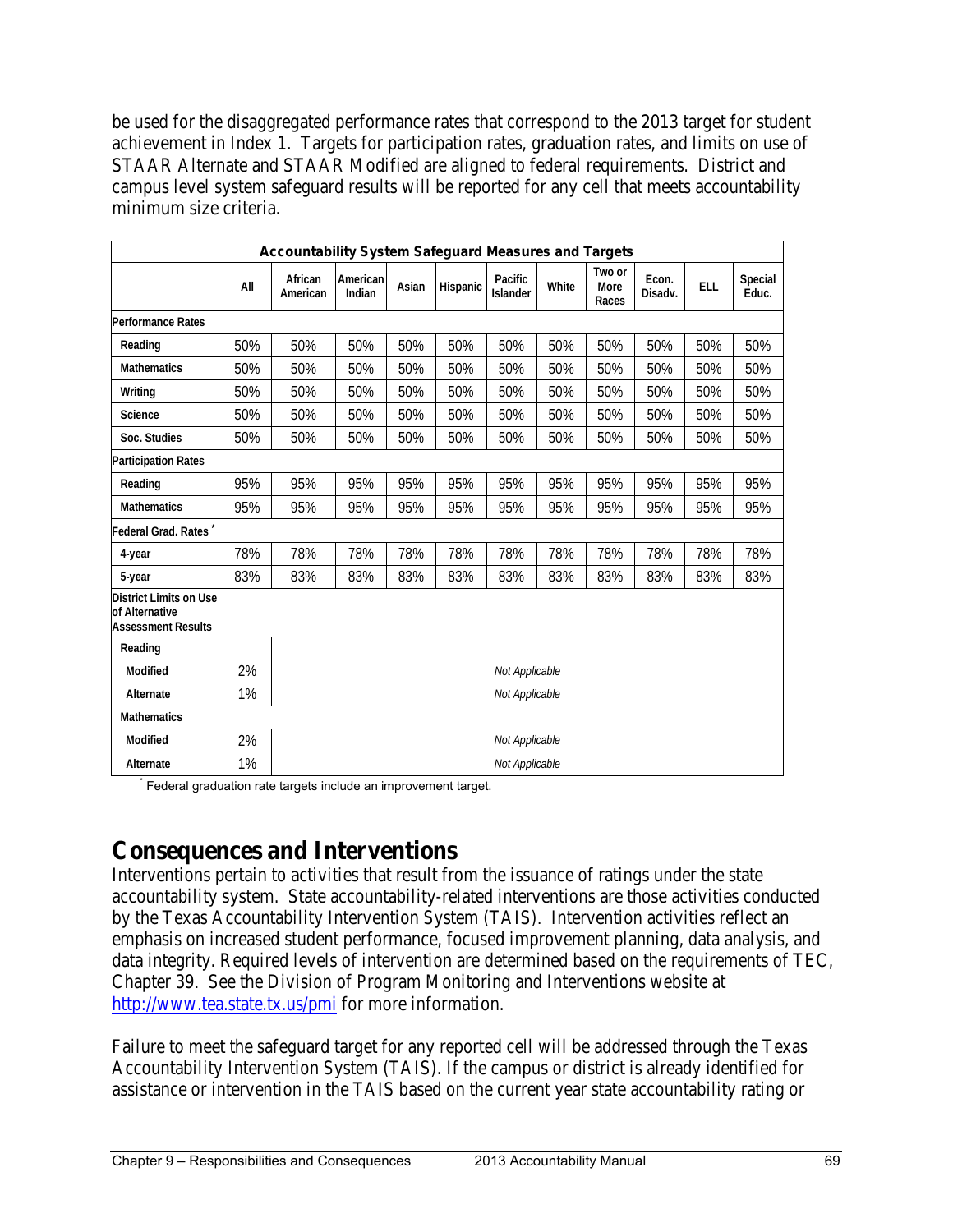prior year state or federal accountability designations, performance on the safeguard indicators will be incorporated into that improvement effort. The TAIS determines the level of intervention and support the campus or district receives based on performance history as well as current year state accountability rating and performance on the safeguard measures.

#### **Determination of Multiple-year** *Improvement Required* **Status**

In determining consecutive years of *Improvement Required* ratings for purposes of accountability interventions and sanctions, only years that a campus is assigned an accountability rating shown below will be considered.

- 2013: *Met Standard, Met Alternative Standard, Improvement Required;*
- *2012: No State Accountability Ratings Issued;*
- 2004-2011: *Exemplary*, *Recognized*, *Academically Acceptable*, *Academically Unacceptable*, *AEA: Academically Acceptable*, *AEA: Academically Unacceptable*.

While no ratings were issued in 2012, an *Improvement Required* rating assigned in 2013 and *Academically Unacceptable/AEA: Academically Unacceptable* ratings assigned in 2011 are considered as consecutive years. In addition, the consecutive years of *Improvement Required/Academically Unacceptable* ratings may be separated by one or more years of temporary closure or *Not Rated* ratings. This policy applies to districts and charters as well as campuses when *Not Rated: Data Integrity Issues* and *Not Rated: Other* ratings are assigned. An exception applies to districts (charters) or campuses that received a rating of *AEA: Not Rated* – *Other* under the AEA Residential Facility procedures prior to 2011. For these residential facilities, *Academically Unacceptable* ratings separated by *AEA: Not Rated – Other* are not considered consecutive.

#### **Identification of Campuses with Additional Campus Improvement Plan (CIP) Requirements**

For the 2013-14 school year, campuses rated *Met Standard* in 2013 will be identified if their 2013 performance does not meet the accountability criteria established for the 2014 school year.

# **Local Responsibilities**

Districts have responsibilities associated with the state accountability system. Primarily these involve following statutory requirements, collecting and submitting accurate data, properly managing campus identification numbers, and implementing an optional local accountability system.

# **Statutory Compliance**

A number of state statutes direct local districts and/or campuses to perform certain tasks or duties in response to the annual issuance of the state accountability ratings. Key statutes are discussed below.

• Public Discussion of Ratings [TEC §11.253 (g)] – Each campus site-based decision-making committee must hold at least one public meeting annually after the receipt of the annual campus accountability rating for the purpose of discussing the performance of the campus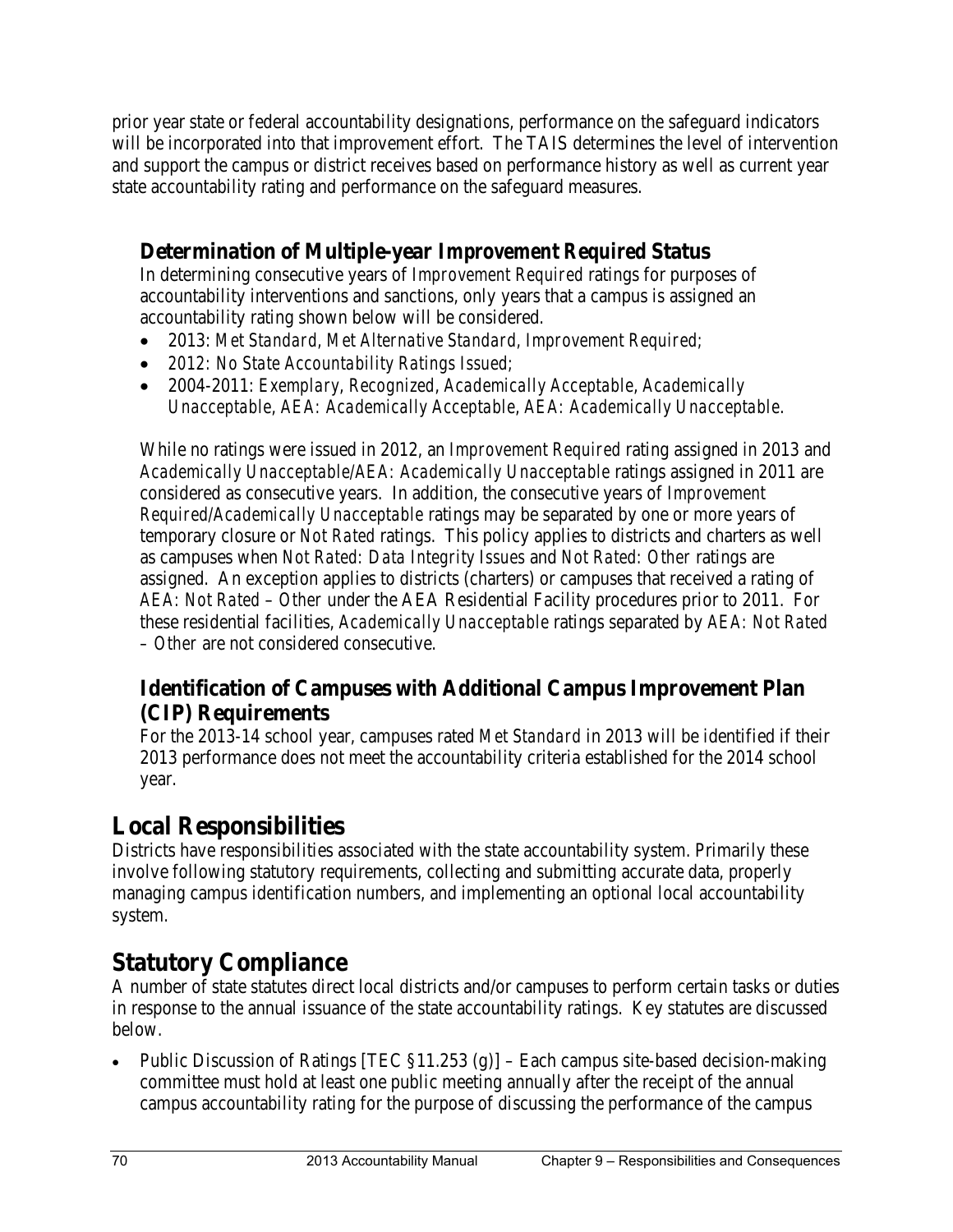and the campus performance objectives. The confidentiality of the performance results must be ensured before public release. The accountability data tables available on the TEA public website have been masked to protect confidentiality of individual student results.

- Notice in Student Report Card and on Website (TEC §39.361 and TEC §39.362) Districts are required to publish accountability ratings on their websites and include the rating in the student report cards. These statutes require districts:
	- o to include, along with the first written notice of a student's performance that a school district gives during a school year, a statement of whether the campus has been awarded a distinction designation or has been rated *Improvement Required* and an explanation, and
	- o by the 10th day of the new school year to have posted on the district website the most current information available in the campus report card and the information contained in the most recent performance report for the district.

A document addressing frequently asked questions regarding these requirements is available on the TEA website at [http://ritter.tea.state.tx.us/perfreport/3297\\_faq.html.](http://ritter.tea.state.tx.us/perfreport/3297_faq.html)

- Public Education Grant (PEG) Program (TEC §§29.201 29.205) In 1995, the Texas Legislature created the PEG program which permits parents with children attending campuses that are on the PEG list to request that their children be transferred to another campus within the same district or to another district. If a transfer is granted to another district, funding is provided to the receiving district. A list of campuses identified under the PEG criteria is generated and transmitted to districts annually. By February 1 following the release of the list, districts must notify each parent of a student assigned to attend a campus on the PEG list. For more information on the PEG program, please refer to *PEG Frequently Asked Questions,* available at [http://ritter.tea.state.tx.us/perfreport/peg\\_faq.html.](http://ritter.tea.state.tx.us/perfreport/peg_faq.html)
- Actions Required Due to Low Ratings or Low Accreditation Status Districts with an *Improvement Required* rating (campus or district) or *Accredited Probation/Accredited Warned* accreditation status will be required to follow directives from the commissioner designed to remedy the identified concerns. Requirements will vary depending on the circumstances for each individual district. Commissioner of Education rules that define the implementation details of these statutes are available on the website for the TEA Division of Program Monitoring and Interventions in the Accountability Monitoring link, at [http://www.tea.state.tx.us/pmi,](http://www.tea.state.tx.us/pmi) and on the TEA Accreditation Status website at [http://www.tea.state.tx.us/accredstatus.](http://www.tea.state.tx.us/accredstatus)

## **Accurate Data**

Accurate data is critical to the credibility of the rating system. Responsibility for the quality of data used for the indicators that determine campus and district ratings rests with local districts. The system depends on the responsible submission and collection of assessment and Public Education Information Management System (PEIMS) information by local school districts.

# **Campus Identification Numbers**

In a given year, districts may need to change, delete, or add one or more campus identification numbers, the unique 9-digit county-district-campus (CDC) number, due to closing old schools,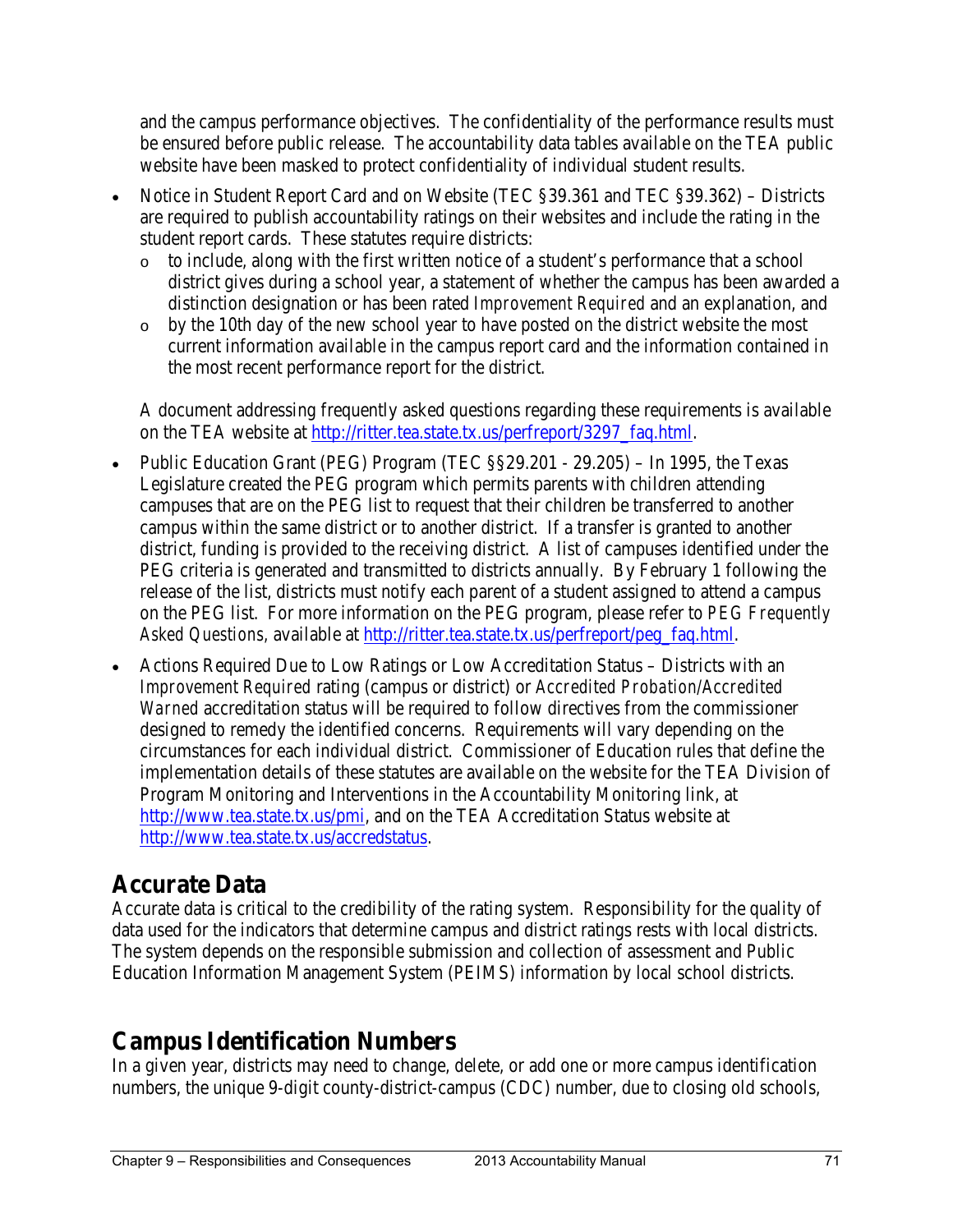opening new schools, or changing the grades or populations served by an existing school. Unintended consequences can occur when districts "recycle" CDC numbers.

Because performance results of prior years is a component of the accountability system in small numbers analysis and required improvement calculations in future years, and merging prior year files with current year files is driven by campus identification numbers, comparisons may be inappropriate when a campus configuration has changed. The following example illustrates this situation.

*Example:* A campus served grades 7 and 8 in 2012, but in 2013, serves as a 6th grade center. The district did not request a new CDC number for the new configuration. Instead, the same CDC number used in 2012 was maintained (recycled). Therefore, in 2013, grade 6 performance on the assessments may be combined for small numbers analyses purposes with performance index results which included grade 7 and 8 performance.

Whether or not to change a campus number is a serious decision for local school districts. Districts should exercise caution when either requesting new numbers or continuing to use existing numbers when the student population or the grades offered change significantly. Districts are strongly encouraged to request new CDC numbers when school organizational configurations change dramatically.

TEA policy requires school districts and charters to request campus number changes of existing campuses for the current school year by October 1 to ensure time for processing before the PEIMS fall snapshot date in late October. Changes for a subsequent school year will not be processed before November 1. This policy does not apply to new active campuses opening midyear or campuses under construction.

School districts and charters must receive TEA approval to change the campus number of a campus rated *Improvement Required*. The determination of whether or not accountability ratings histories will be linked to new campus numbers will be made at the time the new numbers are approved so that districts are aware of the accountability consequences of changing campus numbers.

Although the ratings history may be linked across campus numbers for purposes of determining consecutive years of *Improvement Required* ratings, data will not be linked across campus numbers. This includes PEIMS data, assessment data, and graduation/dropout data that are used to develop the accountability indicators. Campuses with new campus numbers cannot take advantage of the planned Required Improvement provisions of the accountability system in which the performance index outcomes may be compared under a new number. Therefore, changing a campus number under these circumstances may be to the disadvantage of an *Improvement Required* campus. This should be considered by districts and charters when requesting campus number changes for *Improvement Required* campuses. In the rare circumstance where a campus or charter district receives a new district number, the ratings history is also linked while the data are not linked across the district numbers.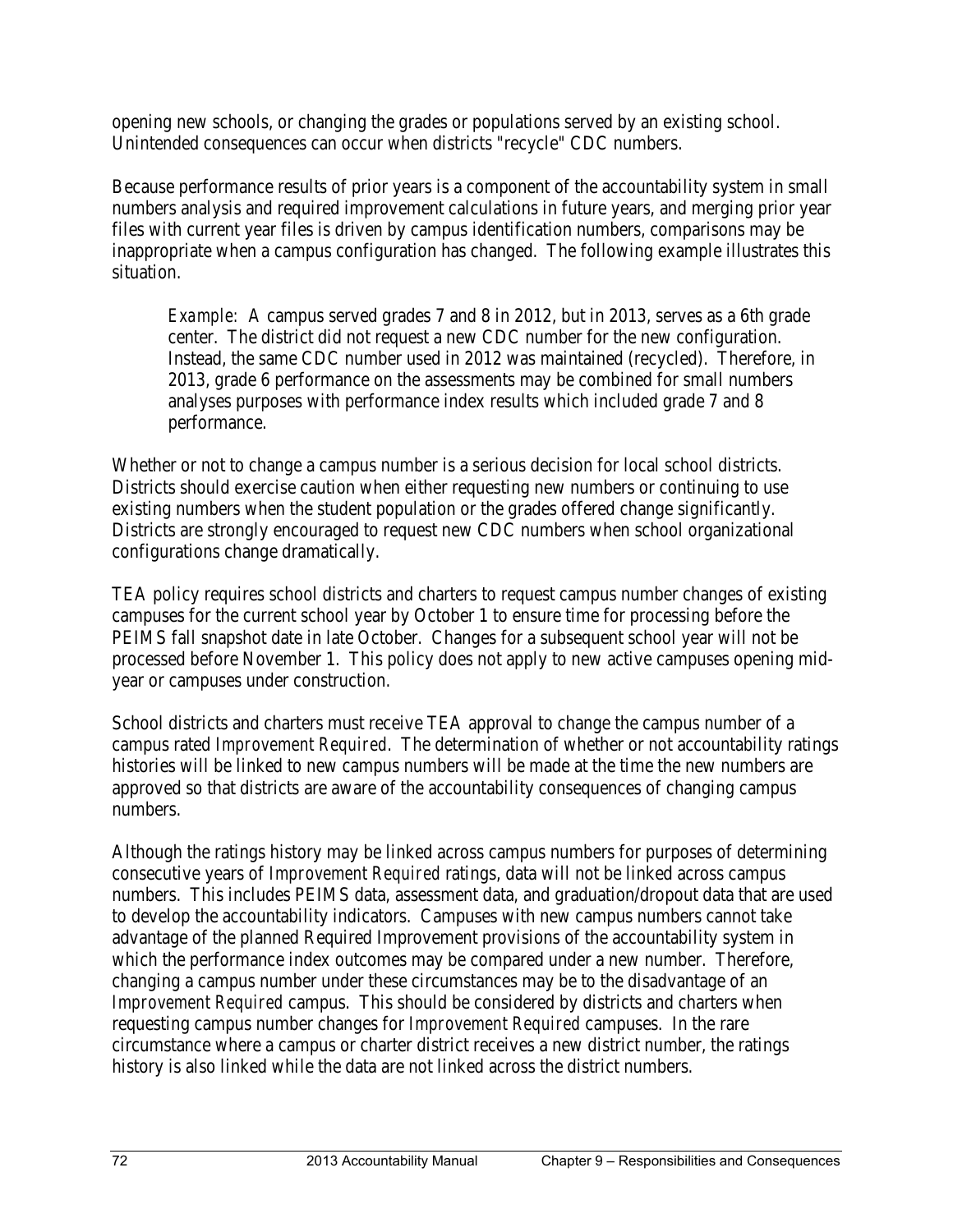An analysis to screen for the inappropriate use of campus numbers is part of the TEA Data Integrity Activities described earlier in this chapter. TEA can assist in establishing new or retiring old campus numbers.

If a school district enters into a legal agreement with TEA that requires new district or campus numbers, the ratings history will be linked to the previous district or campus number. In this case, both the district and campus will be rated the first year under the new number. Data for districts and campuses in these circumstances will not be linked. This includes the PEIMS data, assessment data, and graduation/dropout data that are used to develop the accountability indicators. Districts or campuses under a legal agreement with TEA cannot take advantage of any planned Required Improvement provisions or small numbers analysis the first year under a new district or campus number.

### **Complementary Local Accountability Systems**

Although the statewide accountability system has been designed to address the guiding principles articulated in *Chapter 1 – Introduction*, it is not a comprehensive system of performance evaluation. Communities across Texas have varied needs and goals for the school districts educating their students. Local systems of accountability can best address those priorities.

Districts are encouraged to develop their own complementary local accountability systems to plan for continued student performance improvement. Such systems are entirely voluntary and for local use only. Performance on locally-defined indicators does not affect the ratings determined through the statewide system.

Examples of locally-defined indicators include, but are not limited to:

- level of parent participation;
- progress on locally administered assessments;
- progress on goals identified by campus improvement plans;
- progress compared to other campuses in the district;
- progress on professional development goals; and
- school safety measures.

As a different approach, districts may choose to expand the state-designated accountability ratings. For example, they may wish to further differentiate among campuses rated *Met Standard.* 

A third approach might be to examine the accountability indicators that comprise the performance indexes, both currently in use and planned for implementation, that fall short of local expectations. Additional performance measures could be constructed to track efforts to improve performance in those areas.

Regardless of the strategy chosen, local accountability systems should be designed to serve the needs of the local community and to improve performance for all students.